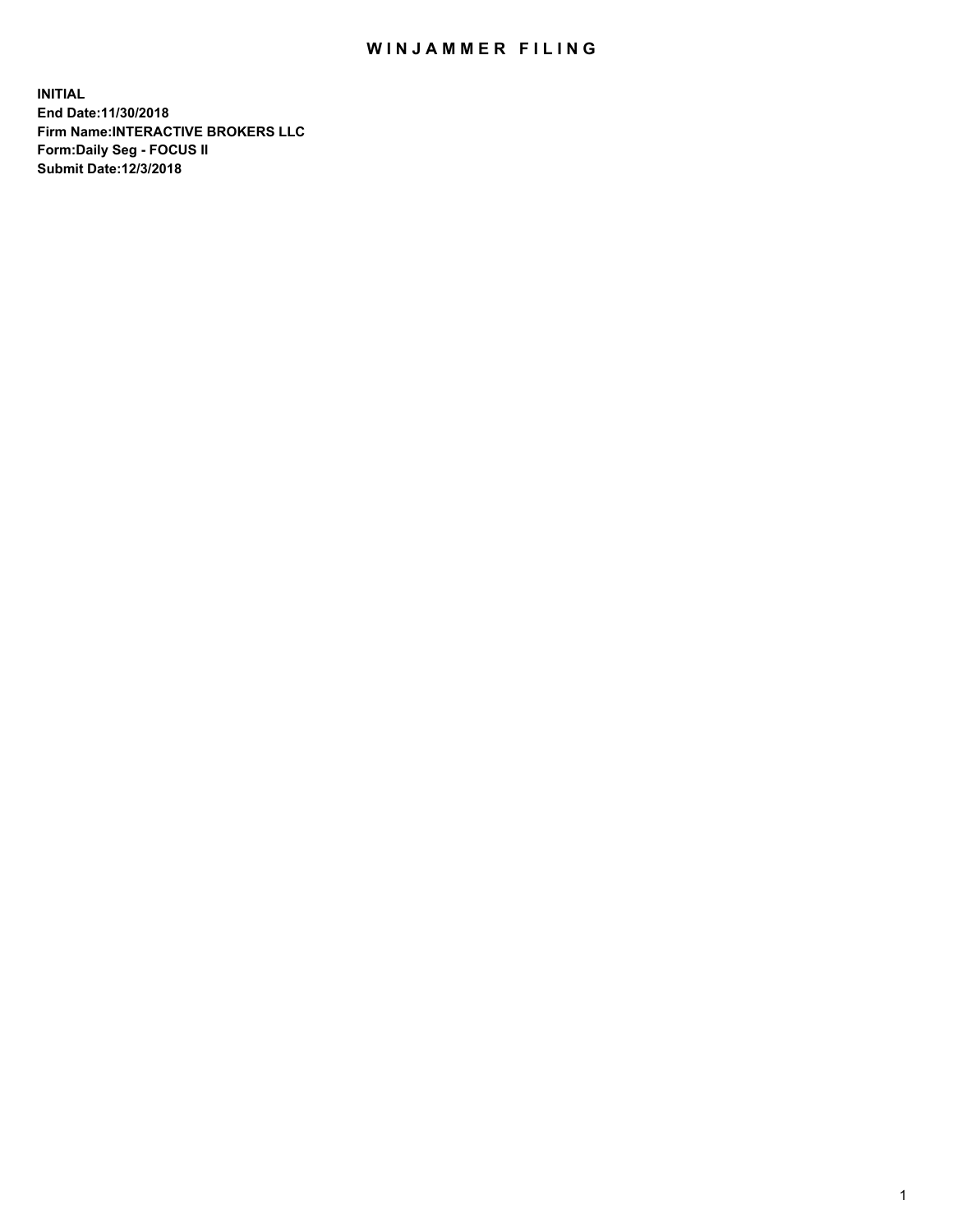**INITIAL End Date:11/30/2018 Firm Name:INTERACTIVE BROKERS LLC Form:Daily Seg - FOCUS II Submit Date:12/3/2018 Daily Segregation - Cover Page**

| Name of Company                                                                                                                                                                                                                                                                                                                | <b>INTERACTIVE BROKERS LLC</b>                                                          |
|--------------------------------------------------------------------------------------------------------------------------------------------------------------------------------------------------------------------------------------------------------------------------------------------------------------------------------|-----------------------------------------------------------------------------------------|
| <b>Contact Name</b>                                                                                                                                                                                                                                                                                                            | <b>James Menicucci</b>                                                                  |
| <b>Contact Phone Number</b>                                                                                                                                                                                                                                                                                                    | 203-618-8085                                                                            |
| <b>Contact Email Address</b>                                                                                                                                                                                                                                                                                                   | jmenicucci@interactivebrokers.c<br>om                                                   |
| FCM's Customer Segregated Funds Residual Interest Target (choose one):<br>a. Minimum dollar amount: ; or<br>b. Minimum percentage of customer segregated funds required:% ; or<br>c. Dollar amount range between: and; or<br>d. Percentage range of customer segregated funds required between:% and%.                         | $\overline{\mathbf{0}}$<br>$\overline{\mathbf{0}}$<br>155,000,000 245,000,000<br>00     |
| FCM's Customer Secured Amount Funds Residual Interest Target (choose one):<br>a. Minimum dollar amount: ; or<br>b. Minimum percentage of customer secured funds required:%; or<br>c. Dollar amount range between: and; or<br>d. Percentage range of customer secured funds required between:% and%.                            | $\overline{\mathbf{0}}$<br>$\pmb{0}$<br>80,000,000 120,000,000<br>00                    |
| FCM's Cleared Swaps Customer Collateral Residual Interest Target (choose one):<br>a. Minimum dollar amount: ; or<br>b. Minimum percentage of cleared swaps customer collateral required:% ; or<br>c. Dollar amount range between: and; or<br>d. Percentage range of cleared swaps customer collateral required between:% and%. | $\overline{\mathbf{0}}$<br>$\underline{\mathbf{0}}$<br>0 <sub>0</sub><br>0 <sub>0</sub> |

Attach supporting documents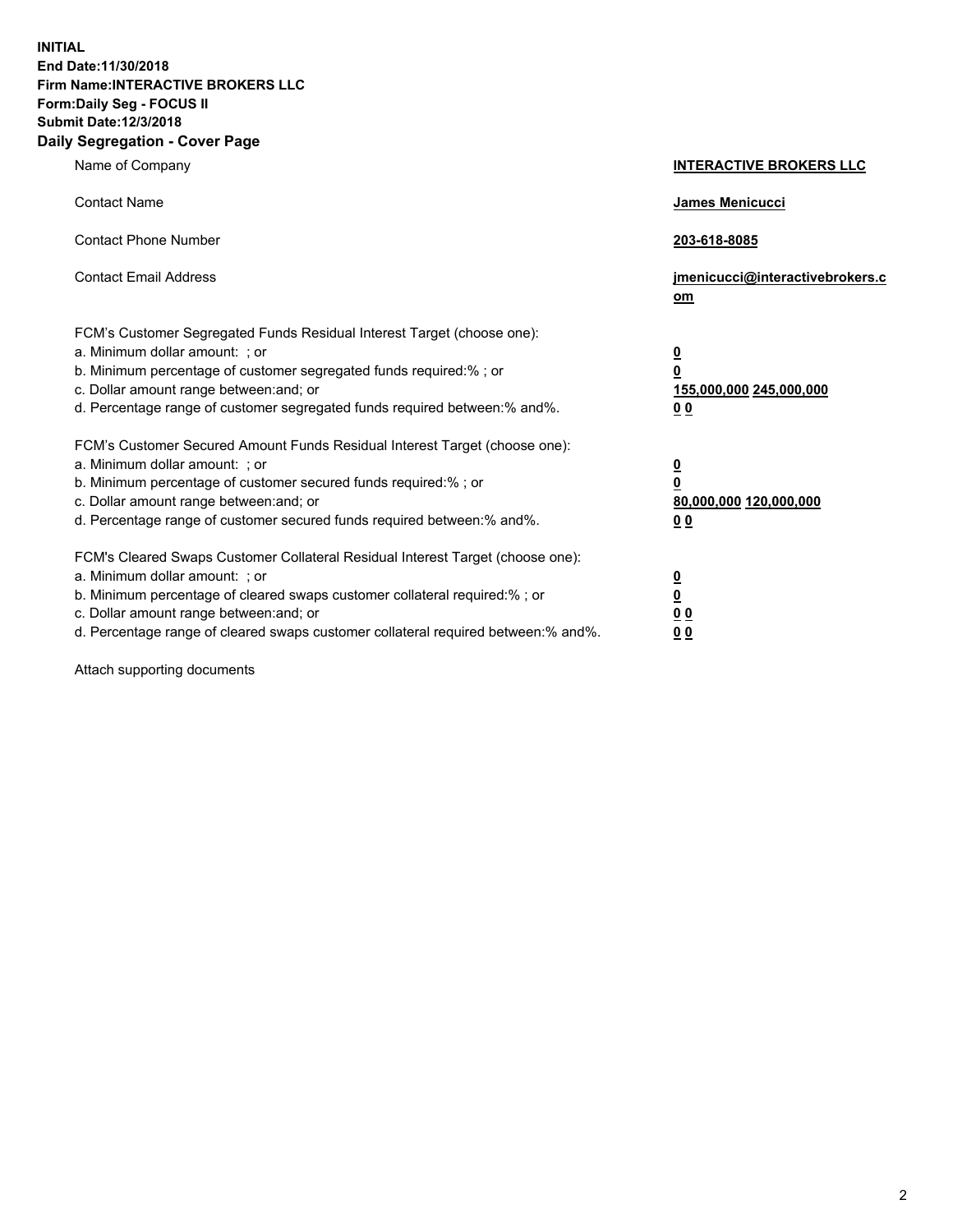## **INITIAL End Date:11/30/2018 Firm Name:INTERACTIVE BROKERS LLC Form:Daily Seg - FOCUS II Submit Date:12/3/2018 Daily Segregation - Secured Amounts**

|                | Dany Ocgregation - Oceaned Anioante                                                         |                                                |
|----------------|---------------------------------------------------------------------------------------------|------------------------------------------------|
|                | Foreign Futures and Foreign Options Secured Amounts                                         |                                                |
|                | Amount required to be set aside pursuant to law, rule or regulation of a foreign            | $0$ [7305]                                     |
|                | government or a rule of a self-regulatory organization authorized thereunder                |                                                |
| 1.             | Net ledger balance - Foreign Futures and Foreign Option Trading - All Customers             |                                                |
|                | A. Cash                                                                                     | 477,081,335 [7315]                             |
|                | B. Securities (at market)                                                                   | $0$ [7317]                                     |
| 2.             | Net unrealized profit (loss) in open futures contracts traded on a foreign board of trade   | -28,613,035 [7325]                             |
| 3.             | Exchange traded options                                                                     |                                                |
|                | a. Market value of open option contracts purchased on a foreign board of trade              | 47,928 [7335]                                  |
|                | b. Market value of open contracts granted (sold) on a foreign board of trade                | -80,252 [7337]                                 |
| 4.             | Net equity (deficit) (add lines 1. 2. and 3.)                                               | 448,435,976 [7345]                             |
| 5.             | Account liquidating to a deficit and account with a debit balances - gross amount           | 3,299 [7351]                                   |
|                | Less: amount offset by customer owned securities                                            | 0 [7352] 3,299 [7354]                          |
| 6.             | Amount required to be set aside as the secured amount - Net Liquidating Equity              | 448,439,275 [7355]                             |
|                | Method (add lines 4 and 5)                                                                  |                                                |
| 7.             | Greater of amount required to be set aside pursuant to foreign jurisdiction (above) or line | 448,439,275 [7360]                             |
|                | 6.<br>FUNDS DEPOSITED IN SEPARATE REGULATION 30.7 ACCOUNTS                                  |                                                |
| $\mathbf{1}$ . | Cash in banks                                                                               |                                                |
|                | A. Banks located in the United States                                                       | 74,034,091 [7500]                              |
|                | B. Other banks qualified under Regulation 30.7                                              | 0 [7520] 74,034,091 [7530]                     |
| 2.             | Securities                                                                                  |                                                |
|                | A. In safekeeping with banks located in the United States                                   | 407,410,500 [7540]                             |
|                | B. In safekeeping with other banks qualified under Regulation 30.7                          | 0 [7560] 407,410,500 [7570]                    |
| 3.             | Equities with registered futures commission merchants                                       |                                                |
|                | A. Cash                                                                                     | $0$ [7580]                                     |
|                | <b>B.</b> Securities                                                                        | $0$ [7590]                                     |
|                | C. Unrealized gain (loss) on open futures contracts                                         | $0$ [7600]                                     |
|                | D. Value of long option contracts                                                           | $0$ [7610]                                     |
|                | E. Value of short option contracts                                                          | 0 [7615] 0 [7620]                              |
| 4.             | Amounts held by clearing organizations of foreign boards of trade                           |                                                |
|                | A. Cash                                                                                     | $0$ [7640]                                     |
|                | <b>B.</b> Securities                                                                        | $0$ [7650]                                     |
|                | C. Amount due to (from) clearing organization - daily variation                             | $0$ [7660]                                     |
|                | D. Value of long option contracts                                                           | $0$ [7670]                                     |
|                | E. Value of short option contracts                                                          | 0 [7675] 0 [7680]                              |
| 5.             | Amounts held by members of foreign boards of trade                                          |                                                |
|                | A. Cash                                                                                     | 108,253,278 [7700]                             |
|                | <b>B.</b> Securities                                                                        | $0$ [7710]                                     |
|                | C. Unrealized gain (loss) on open futures contracts                                         | -16,836,098 [7720]                             |
|                | D. Value of long option contracts                                                           | 47,928 [7730]                                  |
|                | E. Value of short option contracts                                                          | <u>-80,252</u> [7735] <u>91,384,856</u> [7740] |
| 6.             | Amounts with other depositories designated by a foreign board of trade                      | $0$ [7760]                                     |
| 7.             | Segregated funds on hand                                                                    | $0$ [7765]                                     |
| 8.             | Total funds in separate section 30.7 accounts                                               | 572,829,447 [7770]                             |
| 9.             | Excess (deficiency) Set Aside for Secured Amount (subtract line 7 Secured Statement         | 124,390,172 [7380]                             |
|                | Page 1 from Line 8)                                                                         |                                                |
| 10.            | Management Target Amount for Excess funds in separate section 30.7 accounts                 | 80,000,000 [7780]                              |
| 11.            | Excess (deficiency) funds in separate 30.7 accounts over (under) Management Target          | 44,390,172 [7785]                              |
|                |                                                                                             |                                                |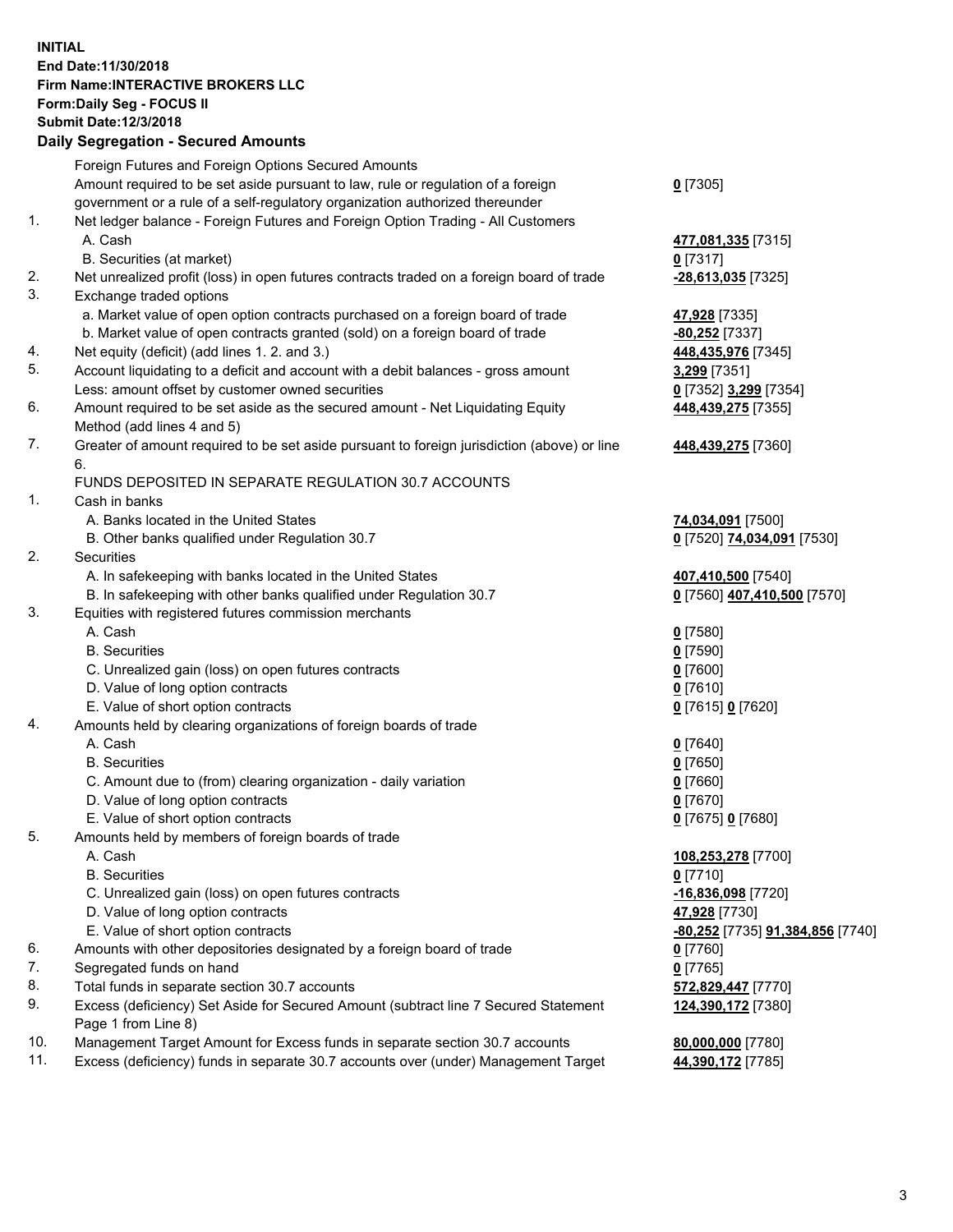**INITIAL End Date:11/30/2018 Firm Name:INTERACTIVE BROKERS LLC Form:Daily Seg - FOCUS II Submit Date:12/3/2018 Daily Segregation - Segregation Statement** SEGREGATION REQUIREMENTS(Section 4d(2) of the CEAct) 1. Net ledger balance A. Cash **4,065,025,315** [7010] B. Securities (at market) **0** [7020] 2. Net unrealized profit (loss) in open futures contracts traded on a contract market **-108,847,813** [7030] 3. Exchange traded options A. Add market value of open option contracts purchased on a contract market **463,607,847** [7032] B. Deduct market value of open option contracts granted (sold) on a contract market **-592,213,604** [7033] 4. Net equity (deficit) (add lines 1, 2 and 3) **3,827,571,745** [7040] 5. Accounts liquidating to a deficit and accounts with debit balances - gross amount **1,504,319** [7045] Less: amount offset by customer securities **0** [7047] **1,504,319** [7050] 6. Amount required to be segregated (add lines 4 and 5) **3,829,076,064** [7060] FUNDS IN SEGREGATED ACCOUNTS 7. Deposited in segregated funds bank accounts A. Cash **528,567,772** [7070] B. Securities representing investments of customers' funds (at market) **2,267,021,550** [7080] C. Securities held for particular customers or option customers in lieu of cash (at market) **0** [7090] 8. Margins on deposit with derivatives clearing organizations of contract markets A. Cash **6,331,091** [7100] B. Securities representing investments of customers' funds (at market) **1,369,872,422** [7110] C. Securities held for particular customers or option customers in lieu of cash (at market) **0** [7120] 9. Net settlement from (to) derivatives clearing organizations of contract markets **-7,408,260** [7130] 10. Exchange traded options A. Value of open long option contracts **463,779,149** [7132] B. Value of open short option contracts **-592,391,882** [7133] 11. Net equities with other FCMs A. Net liquidating equity **0** [7140] B. Securities representing investments of customers' funds (at market) **0** [7160] C. Securities held for particular customers or option customers in lieu of cash (at market) **0** [7170] 12. Segregated funds on hand **0** [7150] 13. Total amount in segregation (add lines 7 through 12) **4,035,771,842** [7180] 14. Excess (deficiency) funds in segregation (subtract line 6 from line 13) **206,695,778** [7190] 15. Management Target Amount for Excess funds in segregation **155,000,000** [7194]

16. Excess (deficiency) funds in segregation over (under) Management Target Amount Excess

**51,695,778** [7198]